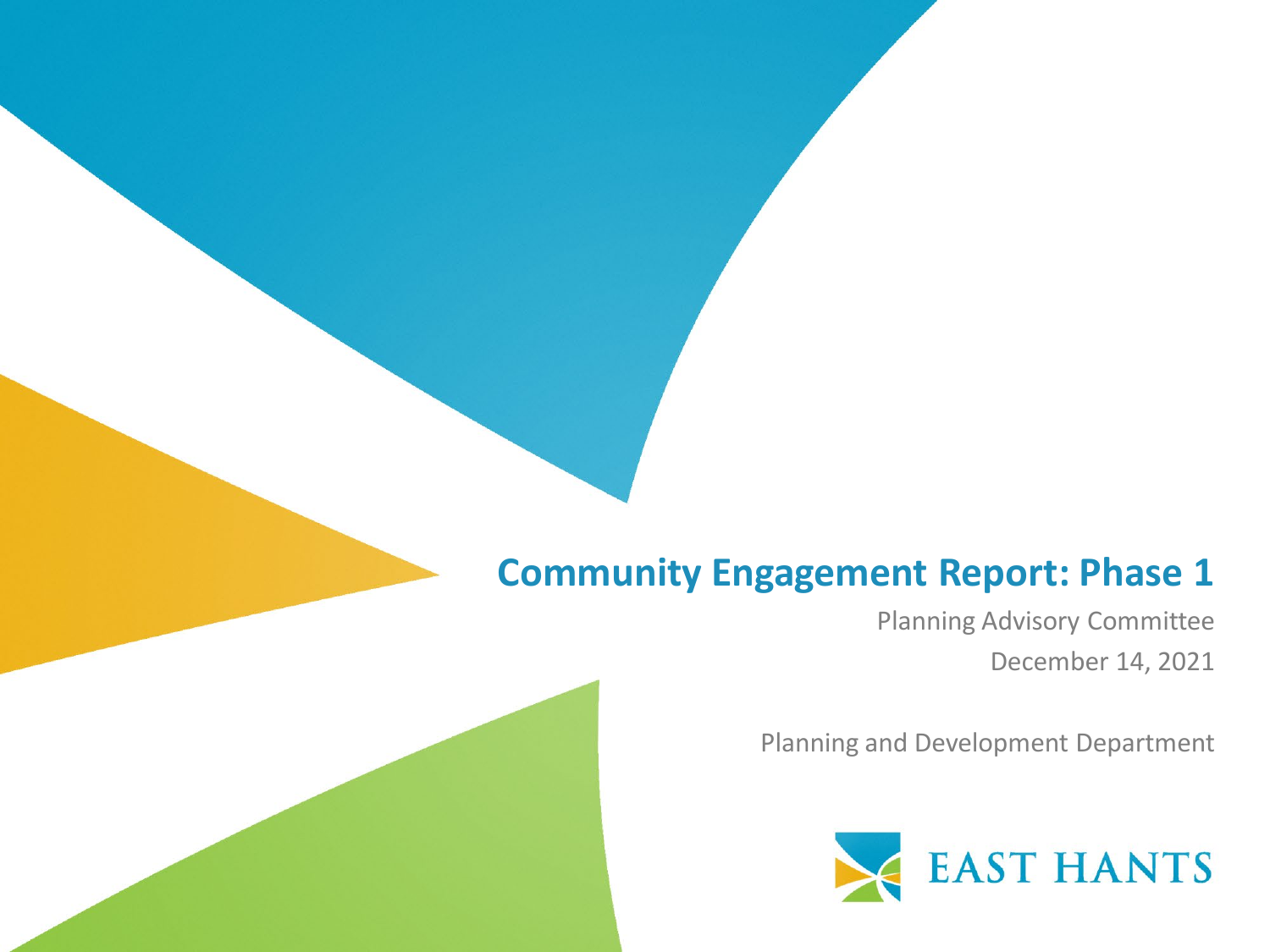# Introduction

- A Plan Update Community Survey was undertaken from July to Sept.
- Plan Update Open Houses were held in October.
- Results of both engagement formats have been summarized in staff's report.
- Results will be used to help guide the development of land use planning policies and regulations in the future planned area and to assist in reviewing existing policies and regulations.
- Further community engagement will take place once the first draft of the East Hants Official Community Plan is ready for review.

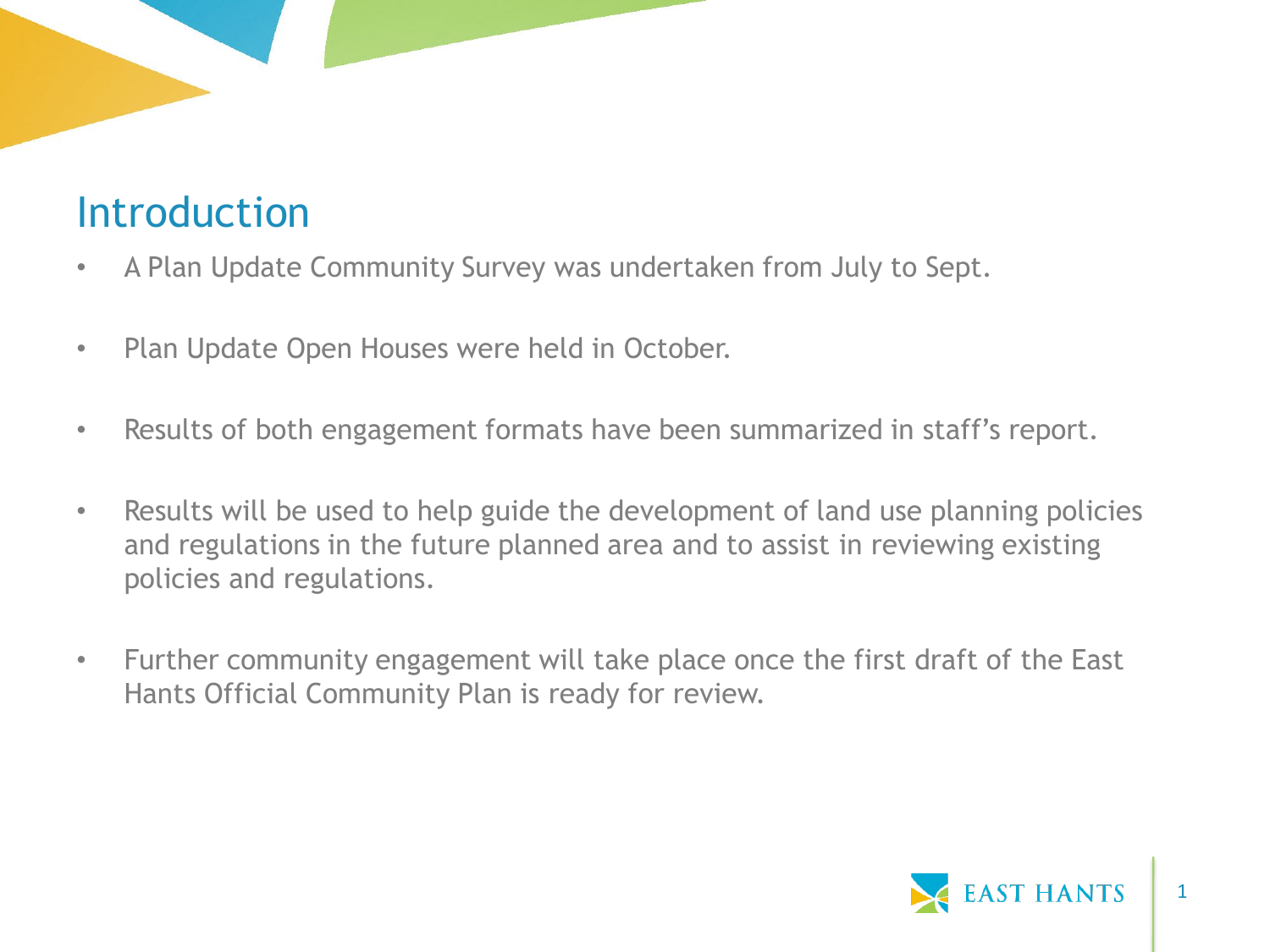

- No matter where respondents lived they felt similar about living in East Hants.
- It is interesting because the South Corridor & Commercial GMA has undergone, and is still undergoing, change.

### Overall, how satisfied are you with East Hants as a place to live?

Answered: 428

Dissatisfied

Future Planned Area

Somewhat dissatisfied

Somewhat satisfied

All East Hants



Satisfied/Somewhat Satisfied: 88% Dissatisfied/Somewhat Dissatisfied: 12%

Satisfied/Somewhat Satisfied: 89% Dissatisfied/Somewhat Dissatisfied: 11%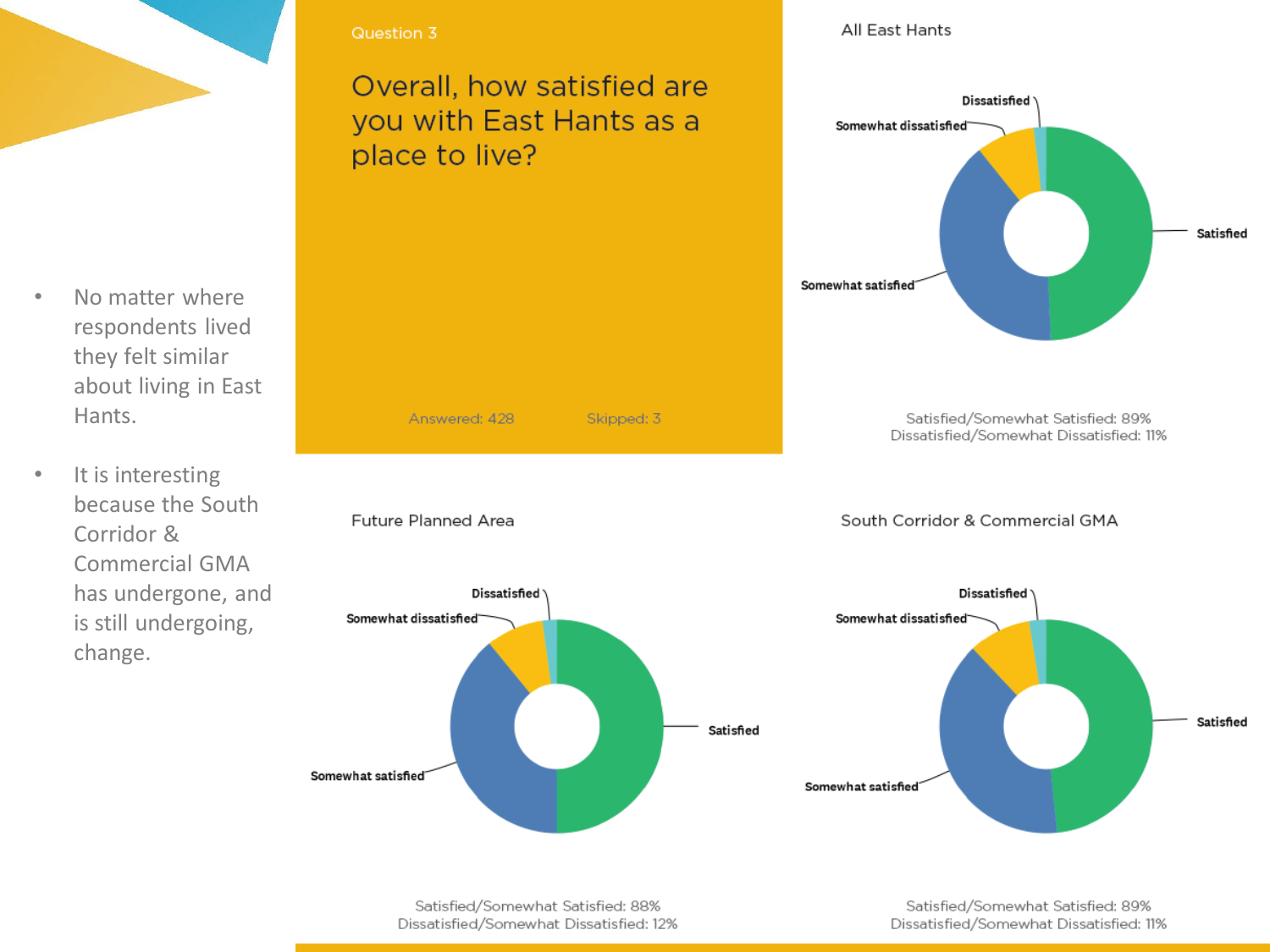

- Overall residents felt that Environmental Preservation should have the strongest regulations closely followed by Farmland Protection and Shoreline Preservation.
- Methods to achieve these goals could include setbacks from watercourses, agricultural zoning, protection of good quality soils, and preventing the removal of vegetation next to the shoreline.

In planning for the future of your community, how strongly should East Hants regulate land use in the following areas?

#### Answered: 429 Skipped: 2

Future Planned Area



#### Strong Regulations **Confidence** Average Regulations **Confidence** Limited Regulations

Residents felt that Farmland Preservation should have the strongest regulations.

#### All East Hants



#### South Corridor & Commercial GMA



Strong Regulations **Confidence** Average Regulations **Confidence** Limited Regulations

Residents felt that Environmental Preservation should have the strongest regulations.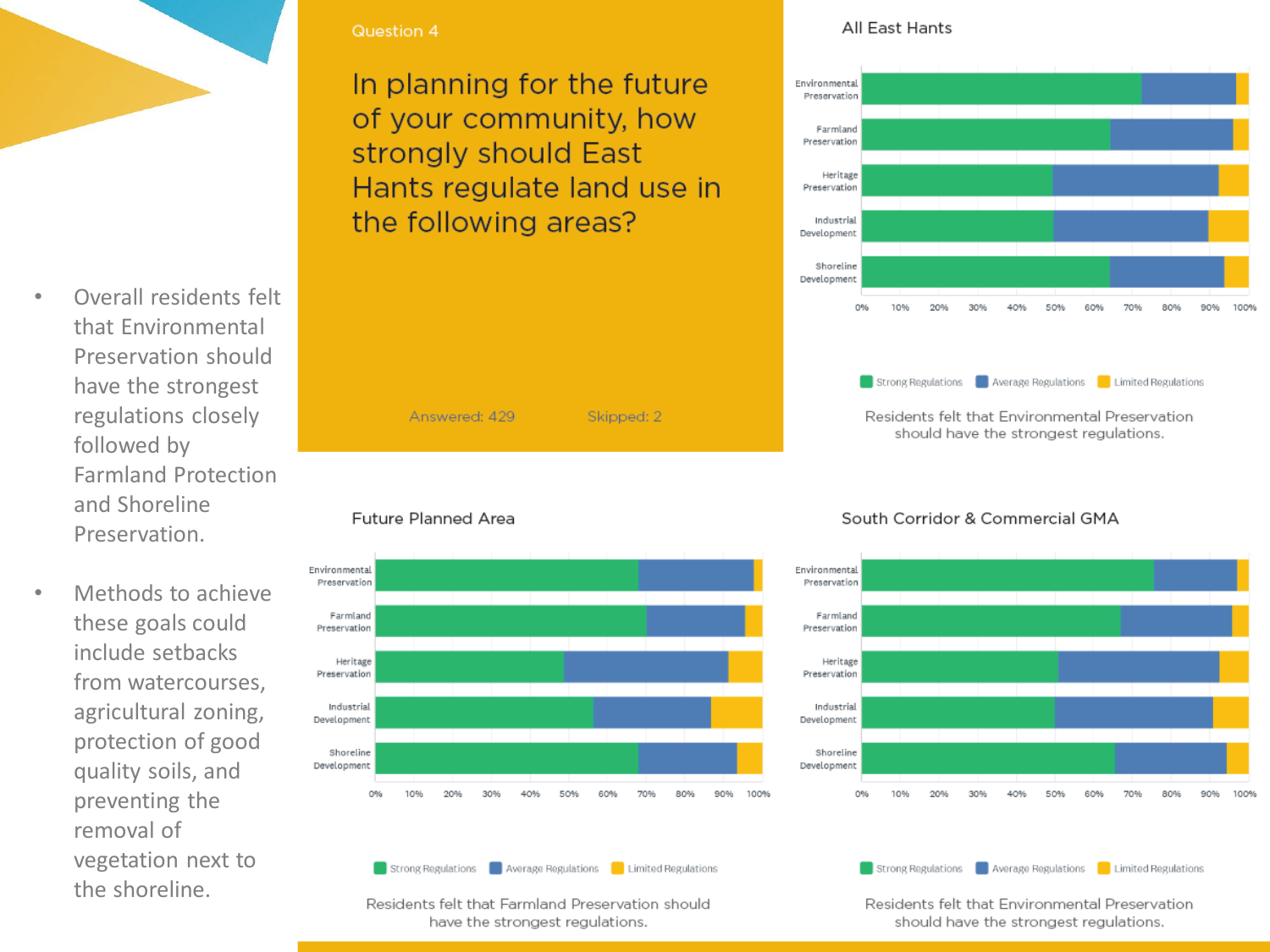- Overall, the most important factor that East Hants residents wanted to see reflected in their Official Community Plan was policies and regulations regarding infrastructure and transportation.
- In the future planned area residents wanted to policies and regulations regarding preservation of agricultural land.

What are the most important factors for you to see reflected in the **Official Community Plan?** (Rank as 1 being the most important and 11 being the least important)







Preservation of Agricultural Lands was the most important factor to see reflected in the Plan.

#### All East Hants



Infrastructure and Transportation was the most important factor to see reflected in the Plan.

#### South Corridor & Commercial GMA



Infrastructure and Transportation was the most important factor to see reflected in the Plan.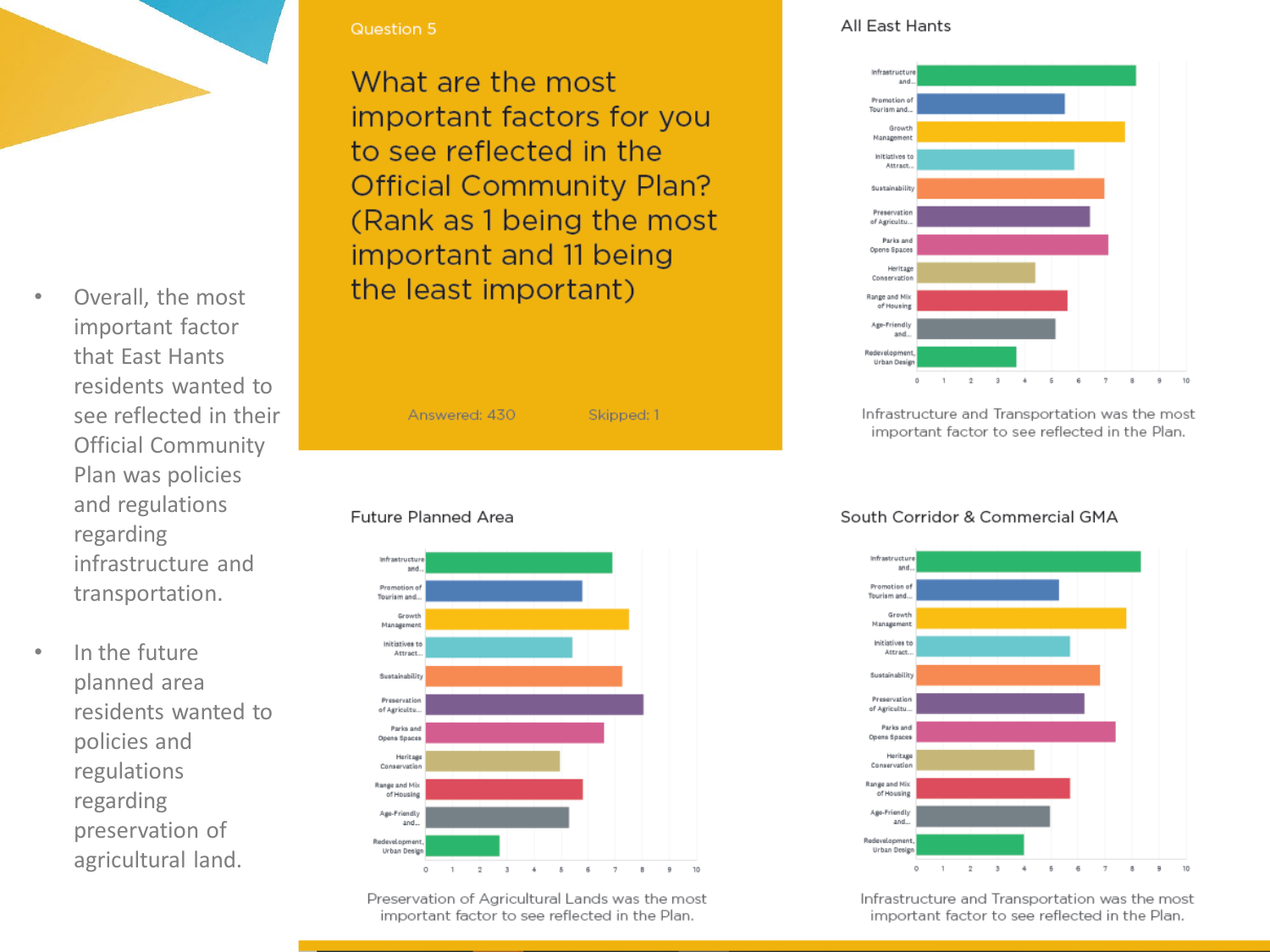

- All of East Hants was near evenly split.
- More residents from the future planned area were indifferent.
- More residents in the GMA either agreed or were neutral compared to the number who disagreed.

Do you think that growth in East Hants is happening in the appropriate areas?

Answered: 427

Strongly disagree

Future Planned Area

Disagree

Neither agree nor disagree

Skipped: 4

Strongly agree

All East Hants



Neither agree nor disagree: 57% Strongly Agree/Agree: 32% Stronaly Disagree/Disagree: 11%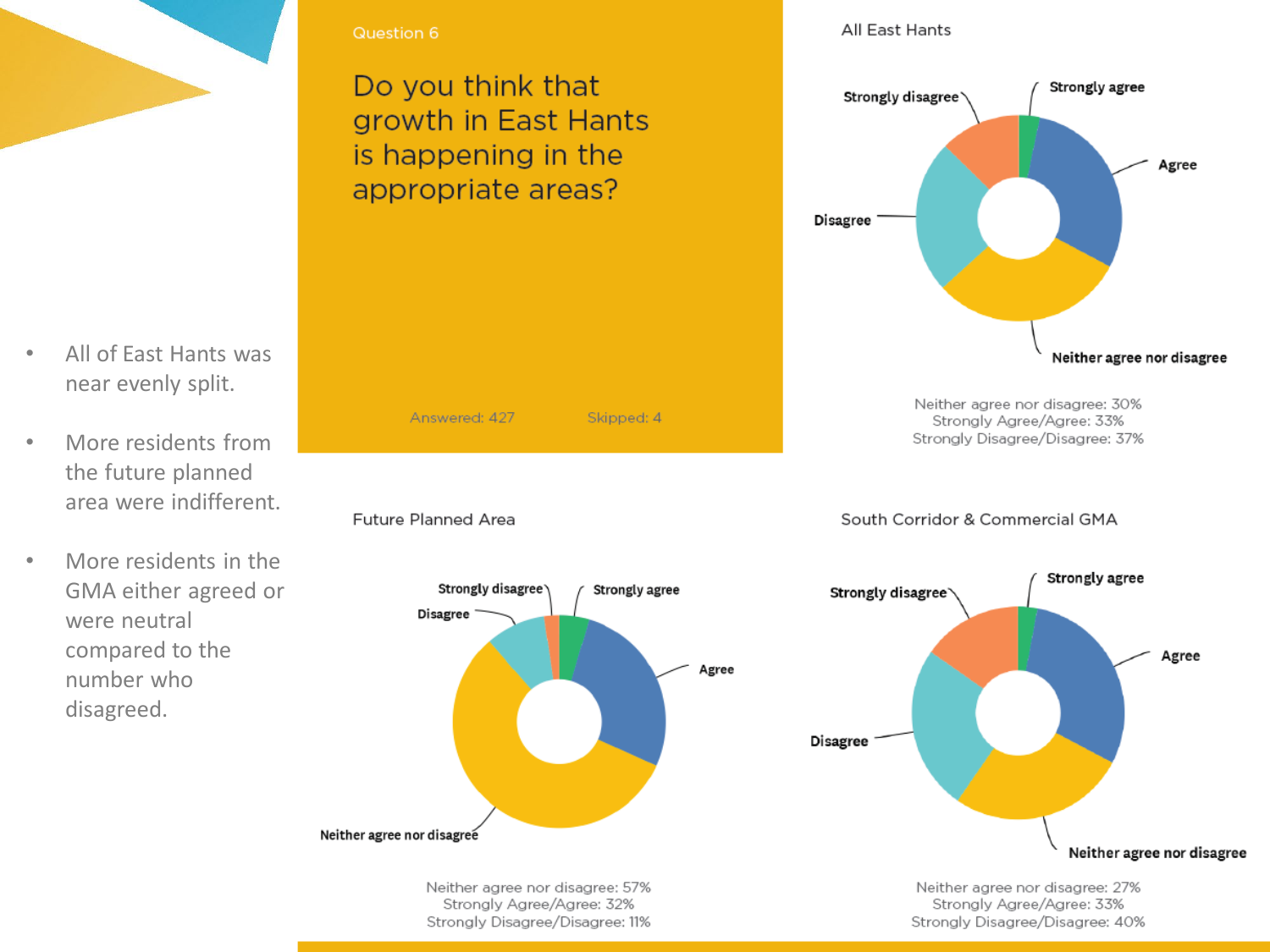### Is the development of parks and open spaces important to you? If yes, please describe the types of parks you would like to see developed. (428 Responses)

- Respondents to the survey overwhelmingly indicated that the development of parks and open spaces was important to them.
- Family oriented parks that encompass a wide variety of uses was the most common response; parks which have walking trails, picnic areas, water access, and parks that are accessible to all ages and that are pet friendly and allow for biking.
- Two other park types that were mentioned often were off-leash dog parks and more playgrounds for kids. Many respondents indicated that these parks should be located within their neighbourhoods for easy access.



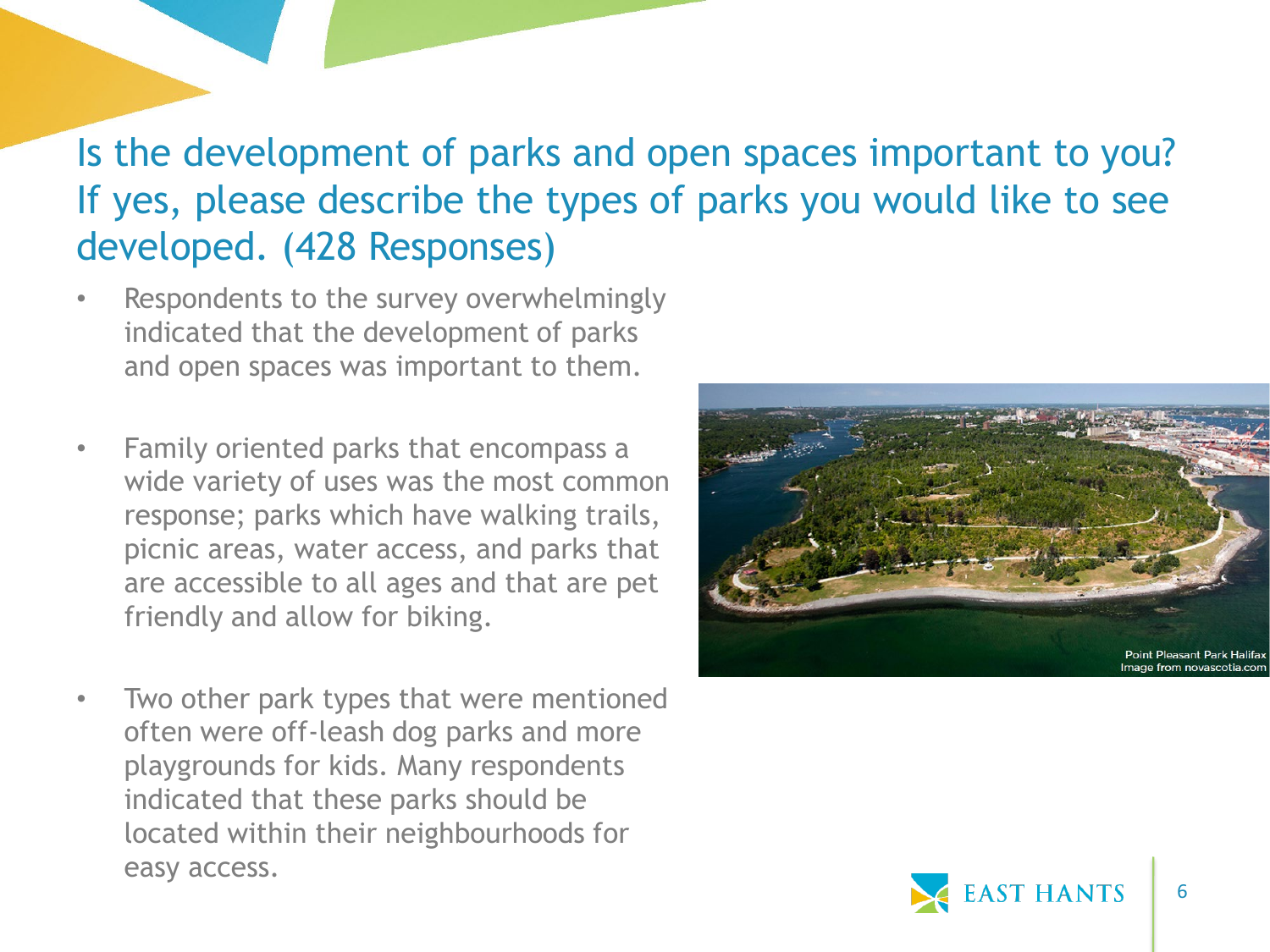### Is there anything special about your community that we should know about as we prepare this plan? (326 Responses)

- East Hants residents identified many different aspects of their communities that they felt staff and Council should be aware of.
- Two of the most mentioned items was East Hants waterways and our rural community/small town feel.
- Comments regarding rural community/small town feel was often followed by a statement indicating that too many people were moving to East Hants from the city and they were worried that the "small town feel" was going to disappear; or that the Corridor was turning into Sackville.
- Other special aspects that were often mentioned was our beautiful farmlands, close knit community, and our heritage.
- There were over 35 respondents who felt that there was nothing special about the community that they would like to have staff and Council know about.



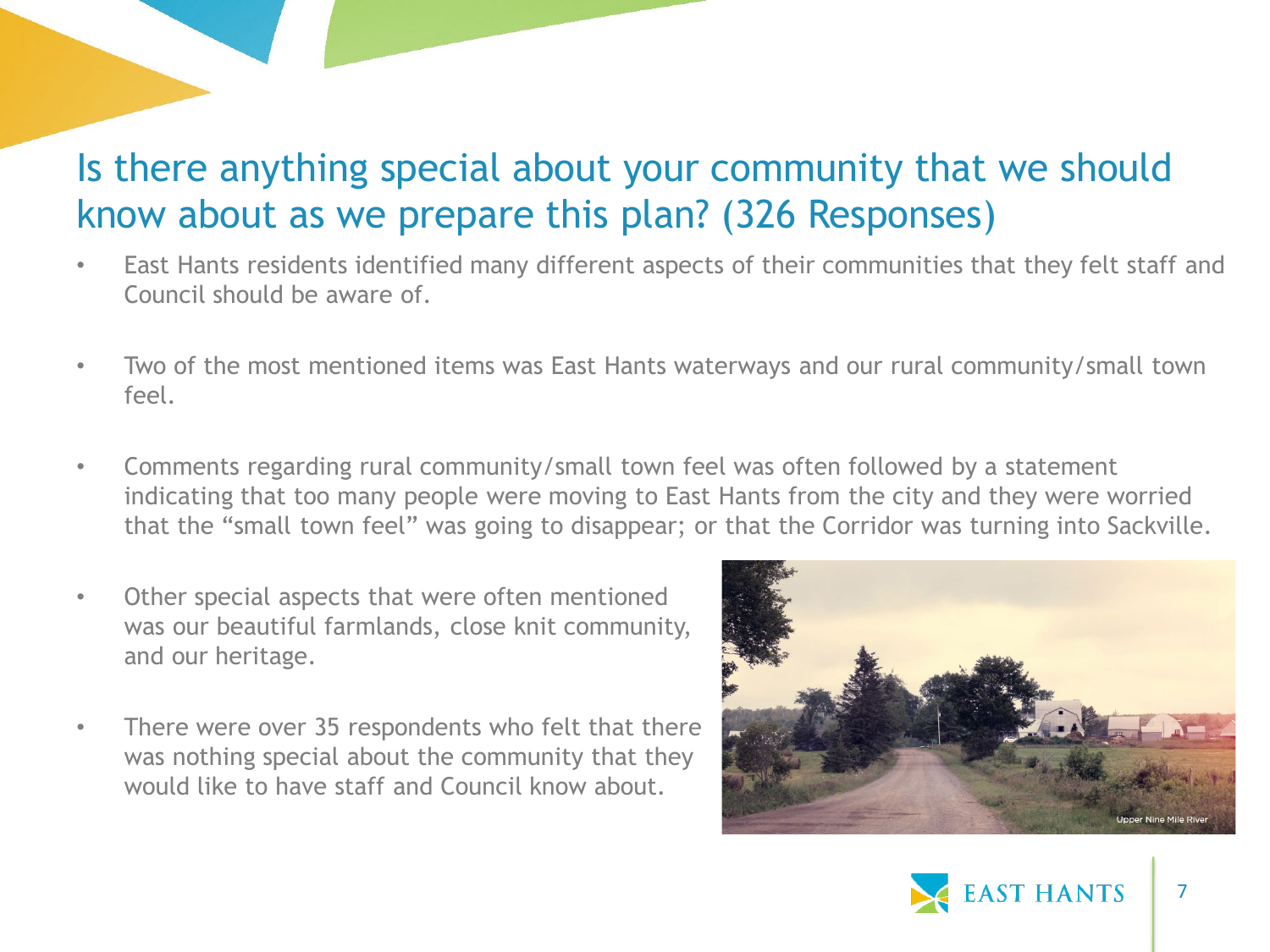# Has there been any recent development in your community that you are concerned about? (375 Responses)

- Where residents live in East Hants, really seemed to influence how they responded to Question 9.
- Issues with the number and height of apartment buildings; new housing, and increased density were concerns mentioned frequently.
- This makes sense, considering that over half of the respondents to the survey were from the South Corridor and Commercial Growth Management Area (GMA); which has seen the most development and changes to the community.
- There was also a fair number of respondents, outside of the GMA, who felt that there was a lack of development in their community (Milford, Shubenacadie, and Mount Uniacke).
- Affordable housing was also identified as an issue; with many respondents indicating that new housing was unaffordable.
- A large portion of residents also had concerns with how new development impacted traffic and road infrastructure; as an example, traffic congestion and required road improvements.



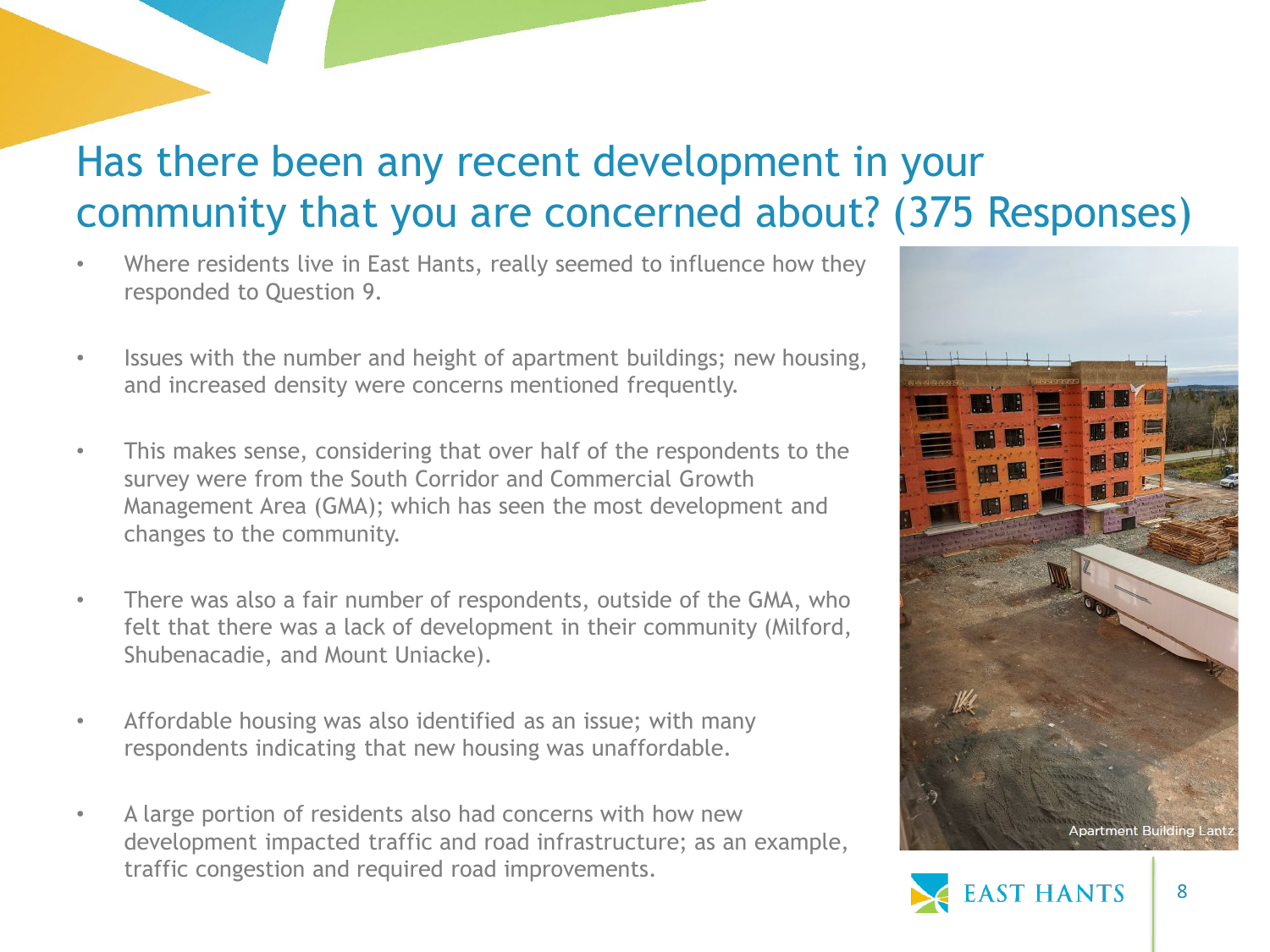### What is your long-term vision for the Municipality of East Hants? (354 Responses)

- Respondent's long-term vision for East Hants was diverse. Many different themes were identified in the comments from residents. Some of the more repeated themes included the following:
	- the need for a public transit system that connects into Halifax's system;
	- the need for more affordable housing;
	- more community events;
	- more parks and open spaces;
	- growth in the number of businesses and in the number of amenities provided by the Municipality;
	- to have a mix of housing with commercial development included with that mix;
	- to protect the environment, rivers, and farmland;
	- to have family focused living;
	- to keep the small-town feel;
	- to have more doctors and a full medical clinic;
	- better designed buildings and more pleasant infrastructure;
	- keep development in Enfield, Elmsdale and Lantz and keep agricultural land for food production; and
	- to spread the growth out.
- Based on review of the comments, staff cannot underline one common theme that would unite all of the visions. No one vision would satisfy the majority of respondents.

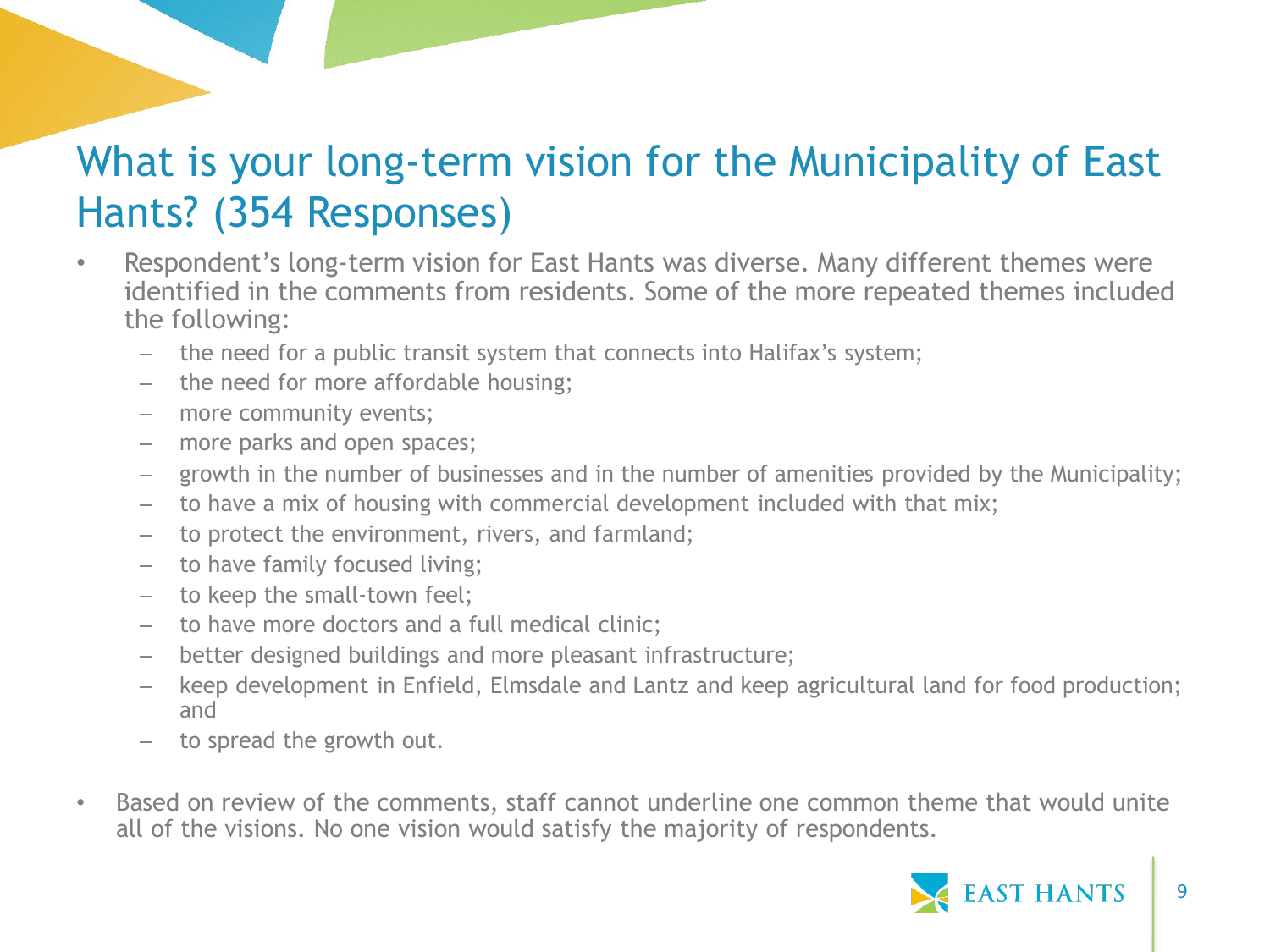# Community Open Houses

- Five open houses were held.
- As part of the open houses, attendees were asked to provide their comments on what they heard or concerns they had. All comments have been included with the report.
- In general, many of the residents who attended the open houses don't want land use regulations. They don't want to be told what they can do with their land. However, there was a general consensus to a number of items that could be regulated.
- Shoreline erosion and flooding were identified as concerns, and residents agreed that there should be setbacks from the shoreline.
- The development of campgrounds and RV lots was also noted as a concern by a number of residents at the open houses.
- Residents had a mixed response to agriculture and the limited amount of Class 2 Soils. Many agreed that the soils should be protected for future generations and not used for cottage development or other similar developments, while those in the farming community did not want any regulations on their lands.
- In general, residents in the future planned area, who attended the open houses, only want limited land use regulations and they don't want the regulations to impact what they can do on their land but they see the value of land use regulations potentially benefiting the greater community.
- They wanted to limit land uses that would create a nuisance to them.
- There most likely will be no consensus on the implementation of new land use policies and regulations from residents, and instead the approach should be to create land use regulations that benefit the greater good.

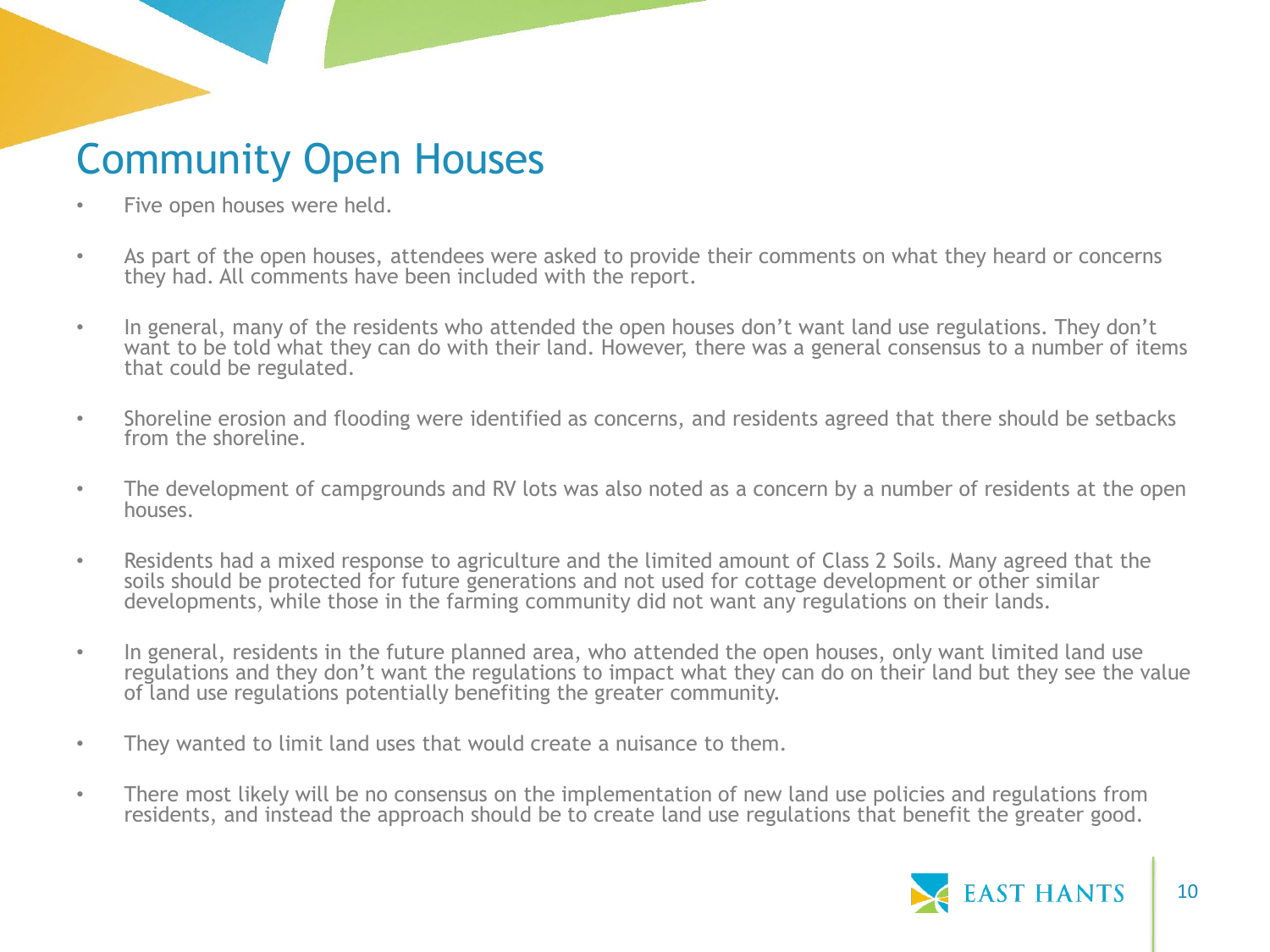# Conclusion

- Results of the Plan Update Community Survey and the Plan Update Open Houses shows that where a resident resides tends to impact how they feel about land use and development.
- Residents in rural East Hants want to be allowed to do a variety of land uses on their property and want their communities to stay rural in nature. Any land use restrictions they would like to see put in place would be for land uses that could be obnoxious (e.g. noise, emissions, smell, dust, etc.) to neighbouring residents and the larger community. Those who responded to the survey also want in general the protection of agricultural land and shoreline regulations.



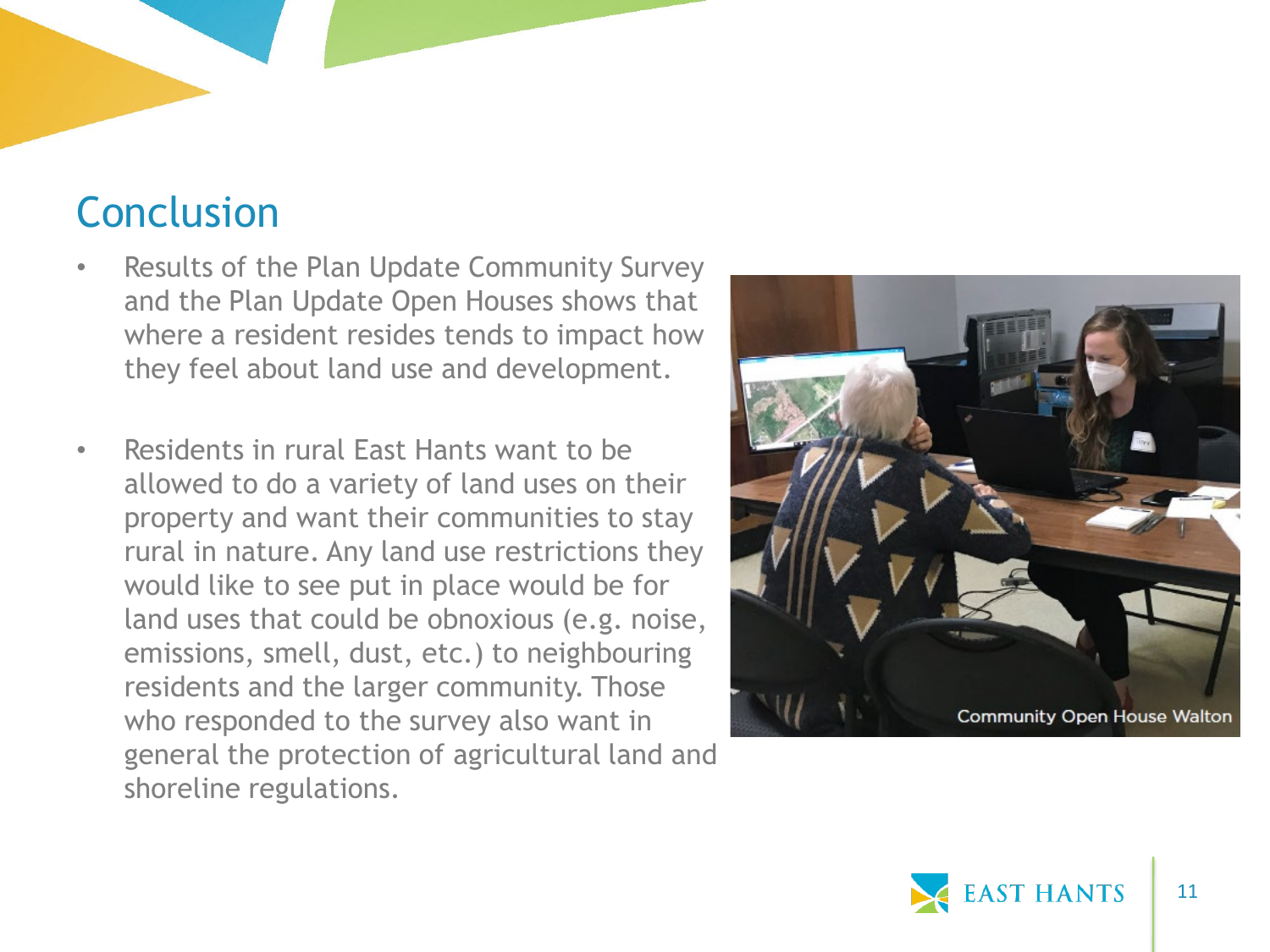## Conclusion Continued

- Based on the comments from the Survey, residents in the Mount Uniacke, Lakelands, Milford, and Shubenacadie areas feel left out.
- Respondents want to see some of the growth and amenities that the South Corridor and Commercial Growth Management Area (GMA) has seen.
- They also love their communities for what they offer their residents.
- Agricultural land and farmland beauty in Milford and Shubenacadie and hiking trails and lakes in Mount Uniacke and Lakelands.